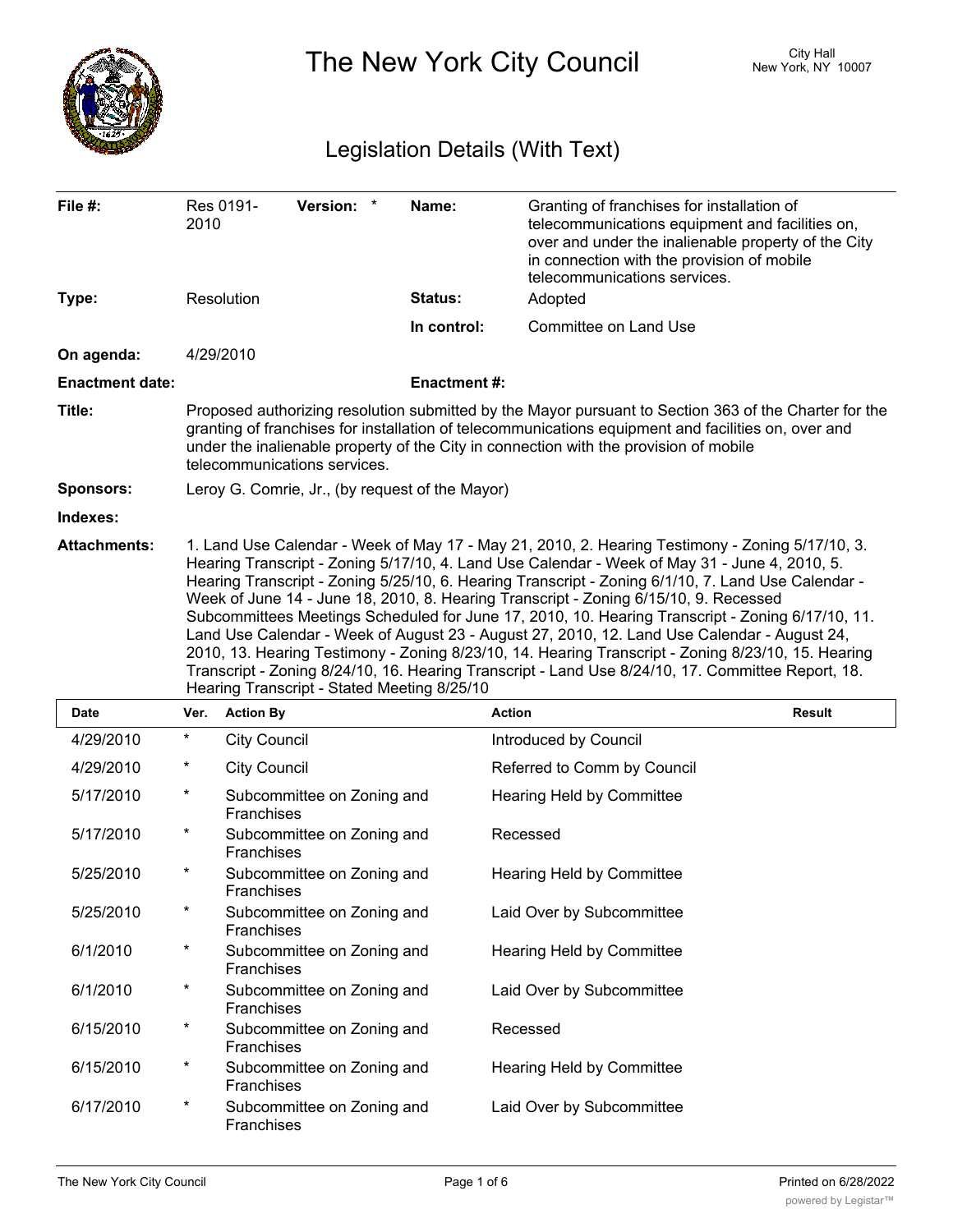### **File #:** Res 0191-2010, **Version:** \*

| 6/17/2010                           | $^\ast$  | Subcommittee on Zoning and<br><b>Franchises</b> | Hearing Held by Committee |      |  |  |  |
|-------------------------------------|----------|-------------------------------------------------|---------------------------|------|--|--|--|
| 8/23/2010                           | $^\star$ | Subcommittee on Zoning and<br><b>Franchises</b> | Hearing Held by Committee |      |  |  |  |
| 8/23/2010                           | $\ast$   | Subcommittee on Zoning and<br><b>Franchises</b> | Recessed                  |      |  |  |  |
| 8/24/2010                           | *        | Subcommittee on Zoning and<br><b>Franchises</b> | Hearing Held by Committee |      |  |  |  |
| 8/24/2010                           | *        | Subcommittee on Zoning and<br><b>Franchises</b> | Approved by Subcommittee  | Pass |  |  |  |
| 8/24/2010                           | *        | Committee on Land Use                           | Approved by Committee     | Pass |  |  |  |
| 8/24/2010                           | *        | Committee on Land Use                           | Hearing Held by Committee |      |  |  |  |
| 8/25/2010                           | *        | City Council                                    | Approved, by Council      | Pass |  |  |  |
| THE COUNCIL OF THE CITY OF NEW YORK |          |                                                 |                           |      |  |  |  |

RES. NO. 191

CITYWIDE 20105618 GFY

Proposed authorizing resolution submitted by the Mayor pursuant to Section 363 of the Charter for the granting of franchises for installation of telecommunications equipment and facilities on, over and under the inalienable property of the City in connection with the provision of mobile telecommunications services.

By Council Member Comrie (by request of the Mayor):

WHEREAS, by Executive Order 25, dated August 23, 1995, the Mayor has designated the Department of Information Technology and Telecommunications as the responsible agency for the granting of telecommunications franchises; and

WHEREAS, pursuant to Section 363 of the Charter ("the Charter") of the City of New York ("the City"), the Commissioner of the Department of Information Technology and Telecommunications has made the initial determination of the need for franchises for installation of telecommunications equipment and facilities on, over and under the inalienable property of the City in connection with the provision of mobile telecommunications services, and has prepared a proposed authorizing resolution for the granting of such franchises; and

WHEREAS, the Mayor has submitted to the Council a proposed authorizing resolution for the granting of such franchises pursuant to Section 363 of the Charter; and

WHEREAS, the Council has determined that it is appropriate to authorize the granting of such franchises as described hereinafter;

The Council hereby resolves that:

A. The Council authorizes the Department of Information Technology and Telecommunications to grant non-exclusive franchises for the installation of telecommunications equipment and facilities on, over and under the inalienable property of the City to be used in providing mobile telecommunications services in the City of New York.

B. For purposes of this resolution, "inalienable property of the City" shall mean the property designated as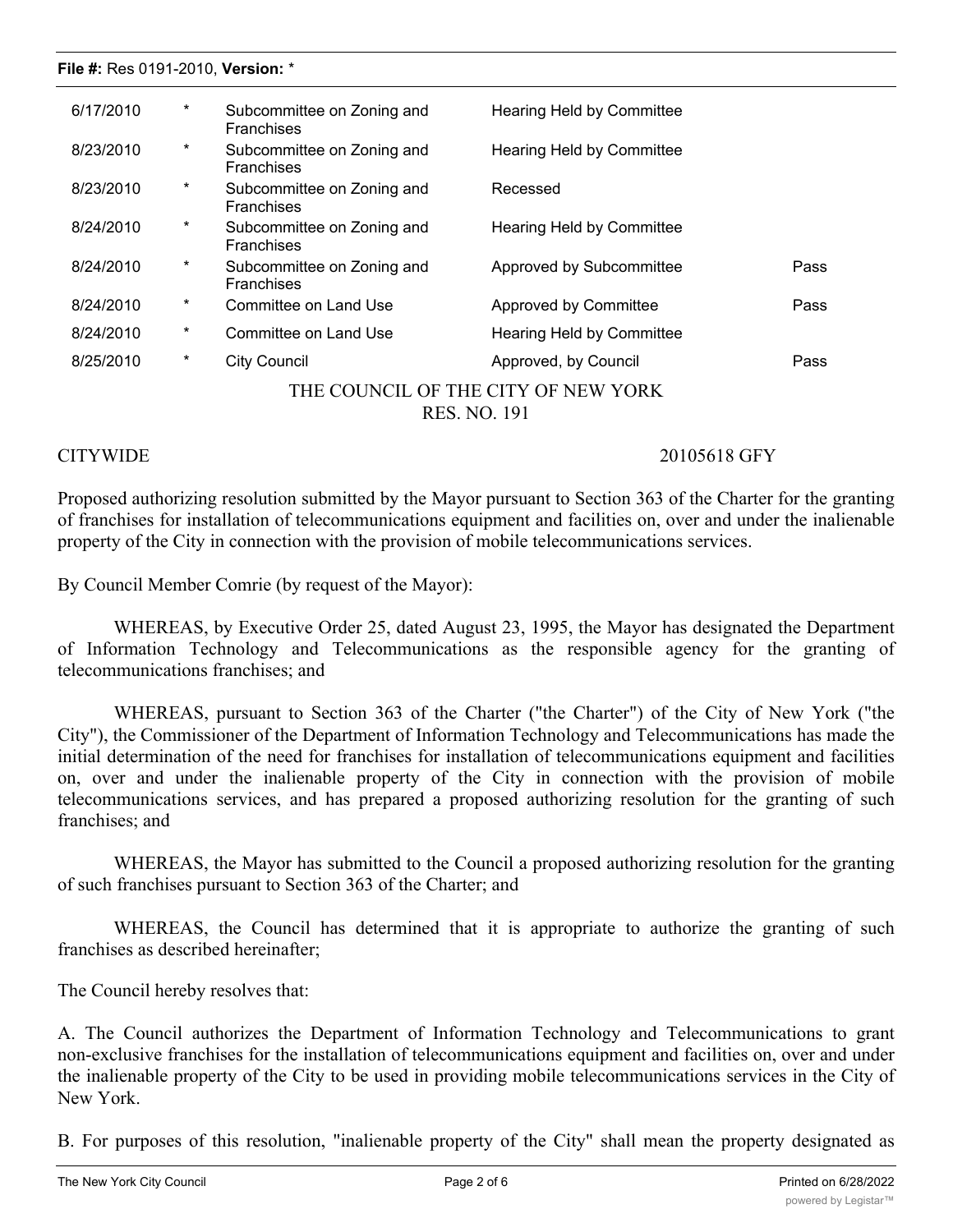## **File #:** Res 0191-2010, **Version:** \*

inalienable in Section 383 of the Charter.

C. For purposes of this resolution, "mobile telecommunications services" shall mean any "mobile service", as defined in Section 153 of Title 47 of the United States Code, and other voice and/or data communications or information services employing electromagnetic waves propagated through space to serve portable sending and/or receiving equipment.

D. The public services to be provided under such franchises shall be mobile telecommunications services.

E. The authorization to grant franchises pursuant to this resolution shall expire on the fifth anniversary of the date on which this resolution is adopted by the Council (the "Expiration Date"). No franchises shall be approved pursuant to this resolution by the Department of Information Technology and Telecommunications, the Franchise and Concession Review Committee, or the Mayor pursuant to this resolution after the Expiration Date.

F. Prior to the grant of any such franchise, a Request For Proposals ("RFP") or other solicitation shall be issued by the Department of Information Technology and Telecommunications. Prior to issuing any such RFP or other solicitation, all necessary environmental and land use review shall be conducted in accordance with City Environmental Quality Review ("CEQR") and Section 197-c of the Charter. The distribution list for each such RFP or other solicitation shall include, without limitation, certified minority owned business enterprises and certified women owned business enterprises as defined in Section 1304 of the City Charter. The criteria to be used by the Department of Information Technology and Telecommunications to evaluate responses to such RFPs or other solicitations shall include, but not be limited to, the following to the extent permitted by law:

(1) the adequacy of the proposed compensation (which may include monetary and/or in-kind compensation, as provided in the applicable RFP or other solicitation) to be paid to the City for the use of City property;

(2) the ability of the respondent(s) to maintain the property of the City in good condition throughout the term of the franchise;

(3) the consistency of the response(s) to the City's management of local rights-of-way activities, plans and goals.

In no event, however, shall the Department of Information Technology and Telecommunications include any criteria in any such RFP or other solicitation which the City would be preempted, pursuant to federal law, from thus including; and in no event shall the Department of Information Technology and Telecommunications apply any criteria to be included in any such RFP or other solicitation in a manner which the City would be preempted, pursuant to federal law, from thus applying.

G. Any franchise granted pursuant to this authorizing resolution shall be by written agreement which shall include, but not be limited to, the following terms and conditions to the extent permitted by law (provided, however, that no term or condition, whether or not listed hereafter, shall be included in a written franchise agreement if the City is preempted, by federal law, from including such a term or condition in such agreement, and provided that no term or condition, whether or not listed hereafter, shall be included in a written franchise agreement in a form or manner which the City is preempted by federal law from using with respect to such agreement):

(1) the term of the franchise, including options to renew if any, shall not exceed fifteen (15) years;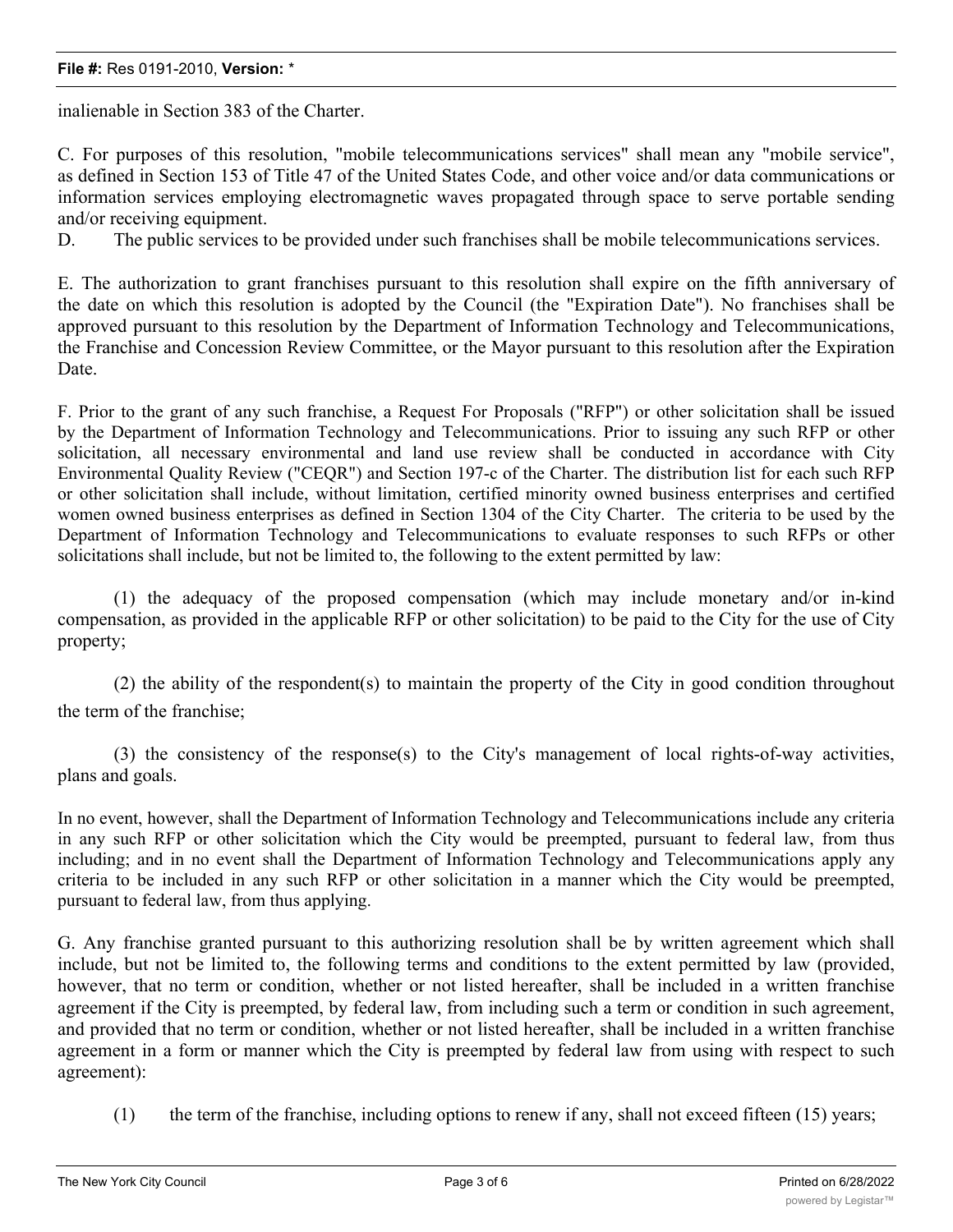(2) the compensation to be paid to the City shall be adequate and may include monetary or in-kind compensation or both;

(3) the franchise may be terminated or cancelled in the event of the franchisee's failure to comply with the material terms and conditions of the agreement;

(4) a security fund shall be established to ensure the performance of the franchisee's obligations under the agreement;

(5) the City shall have the right to inspect the facilities of the franchisee located on the inalienable property of the City and to order the relocation of such facilities as appropriate at the direction of the applicable agency;

(6) there shall be adequate insurance and indemnification requirements to protect the interests of the public and the City;

(7) there shall be provisions to ensure access by the City to books and records of the franchisee as necessary or appropriate to review and/or enforce compliance with the franchise agreement;

(8) there shall be provisions to ensure quality workmanship and construction methods in the use of the inalienable property;

(9) there shall be provisions containing the agreements required pursuant to paragraph 6 of subdivision (h) of Section 363 of the Charter relating to collective bargaining and other matters;

(10) there shall be provisions requiring the franchisee to comply with City laws, regulations and policies related to, but not limited to, employment, purchasing and investigations;

(11) there shall be provisions to restrict the assignment or other transfer of the franchise without the prior written consent of the City and provisions to restrict changes in control of the franchisee without the prior written consent of the City;

(12) there shall be remedies to protect the City's interest in the event of the franchisee's failure to comply with the terms and conditions of the agreement;

(13) all franchisees shall be subject to review under the City's Vendor Information Exchange System ("VENDEX");

(14) franchisees shall be required to hold any applicable licenses and permits required by the New York State Public Service Commission and the Federal Communications Commission;

(15) there shall be provisions preserving the right of the City to perform public works or public improvements in and around those areas subject to the franchise;

(16) there shall be provisions requiring the franchisee to protect the property of the City, and the delivery of public services that utilize the property of the City, from damage or interruption of operation resulting from the construction, operation, maintenance, repair or removal of facilities, equipment or other improvements related to the franchise;

(17) there shall be provisions designed to minimize the extent to which the public use of the streets of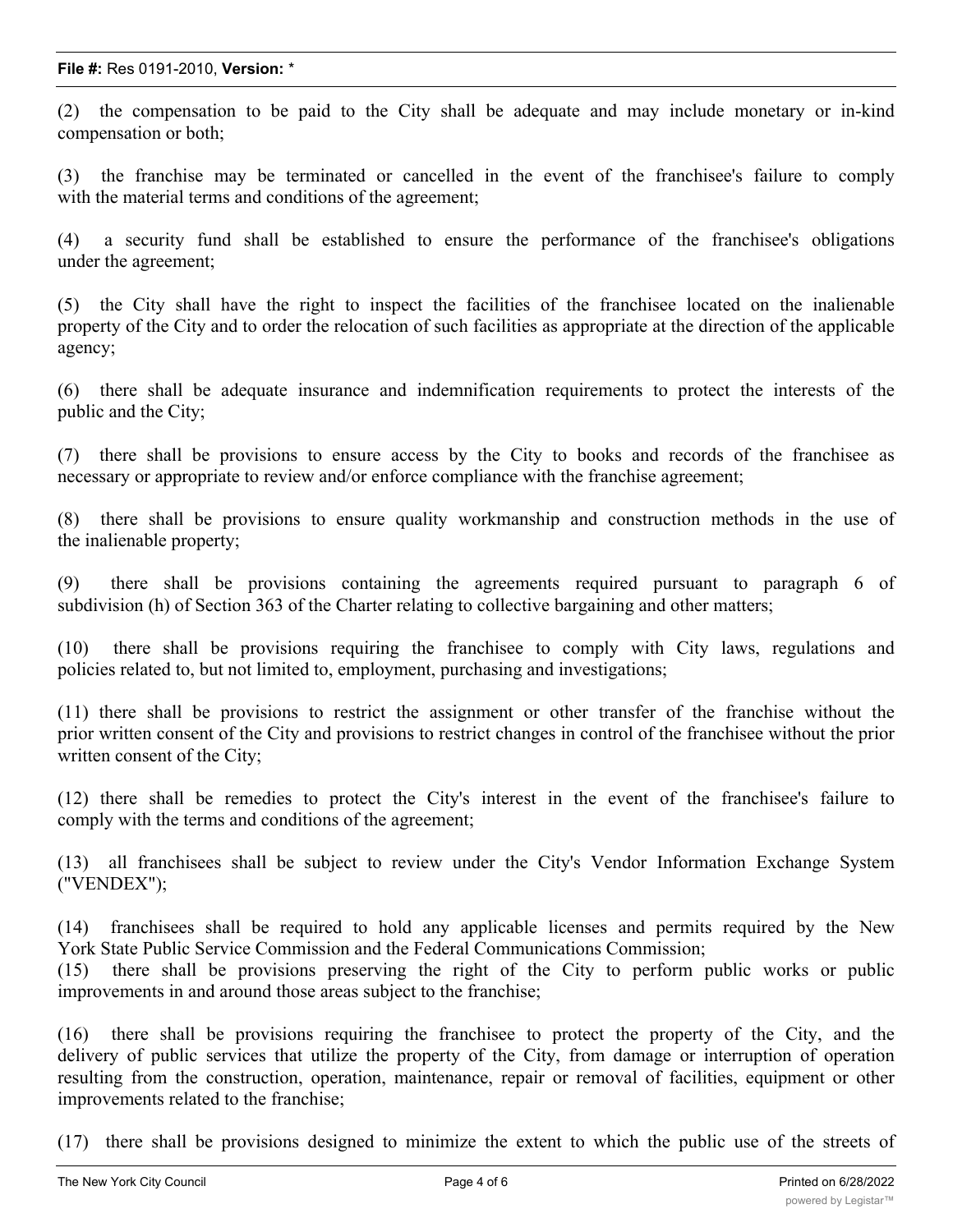## **File #:** Res 0191-2010, **Version:** \*

the City are disrupted in connection with the construction of improvements relating to the franchise;

(18) there shall be provisions requiring that prior to installation of a wireless antenna on any pole (whether City or utility-owned) on a City street which pole is less than ten (10) feet from an existing building, DoITT will provide not less than fifteen (15) business days notice of, and opportunity to submit written comment regarding, such proposed installation to the Community Board in whose community district such building lies (for purposes of this provision, the distance from a pole to a building shall be measured by the distance from the base of the pole facing the building to the building line);

(19) there shall be provisions that offer incentives to the franchisee to serve areas beyond the core business districts of Manhattan south of 96<sup>th</sup> Street

(20) there shall be provisions requiring the franchisee to (i) comply, on an on-going basis, with respect to any facilities installed by the franchisee within the City's public rights-of-way, with FCC maximum permitted levels of radio frequency energy exposure (calculated on an aggregate basis with any other radio frequency energy emitters that may be present), (ii) comply with all FCC rules and requirements, regarding the protection of health and safety with respect to radio frequency energy exposure, in the operation and maintenance of such facilities (taking into account the actual conditions of human proximity to such facilities), and (iii) at the direction of the City, pay the costs of testing such facilities for compliance with the preceding clauses (i) and (ii); and

(21) there shall be provisions designed to encourage the franchisee, in selecting contractors who will perform work affecting City facilities, to choose entities that are also "Contractors" as that term is defined in Section 6-129 of the Administrative Code (which section is titled "Participation by minority-owned and women -owned business enterprises and emerging businesses s enterprises in city procurement") .

K. The Department of Information Technology and Telecommunications shall file with the Council the following documents:

(1) within fifteen (15) days of issuance, a copy of each RFP or other solicitation issued pursuant to this resolution;

(2) simultaneously with each notice to an applicable Community Board pursuant to Section G.(1) above, a copy of such notice shall be sent to the City Council member in whose Council district the building that is the subject of such notice lies;

(3) within fifteen (15) days of approval by the Mayor, a copy of the agreement for each franchise granted pursuant to this resolution; and

(4) on or before July 1 of each year, a report detailing the revenues received by the City during the preceding calendar year from each franchise granted pursuant to this resolution.

Adopted.

Office of the City Clerk, } The City of New York, \; ss:

I hereby certify that the foregoing is a true copy of a Resolution passed by The Council of the City of New York on August 25, 2010, on file in this office.